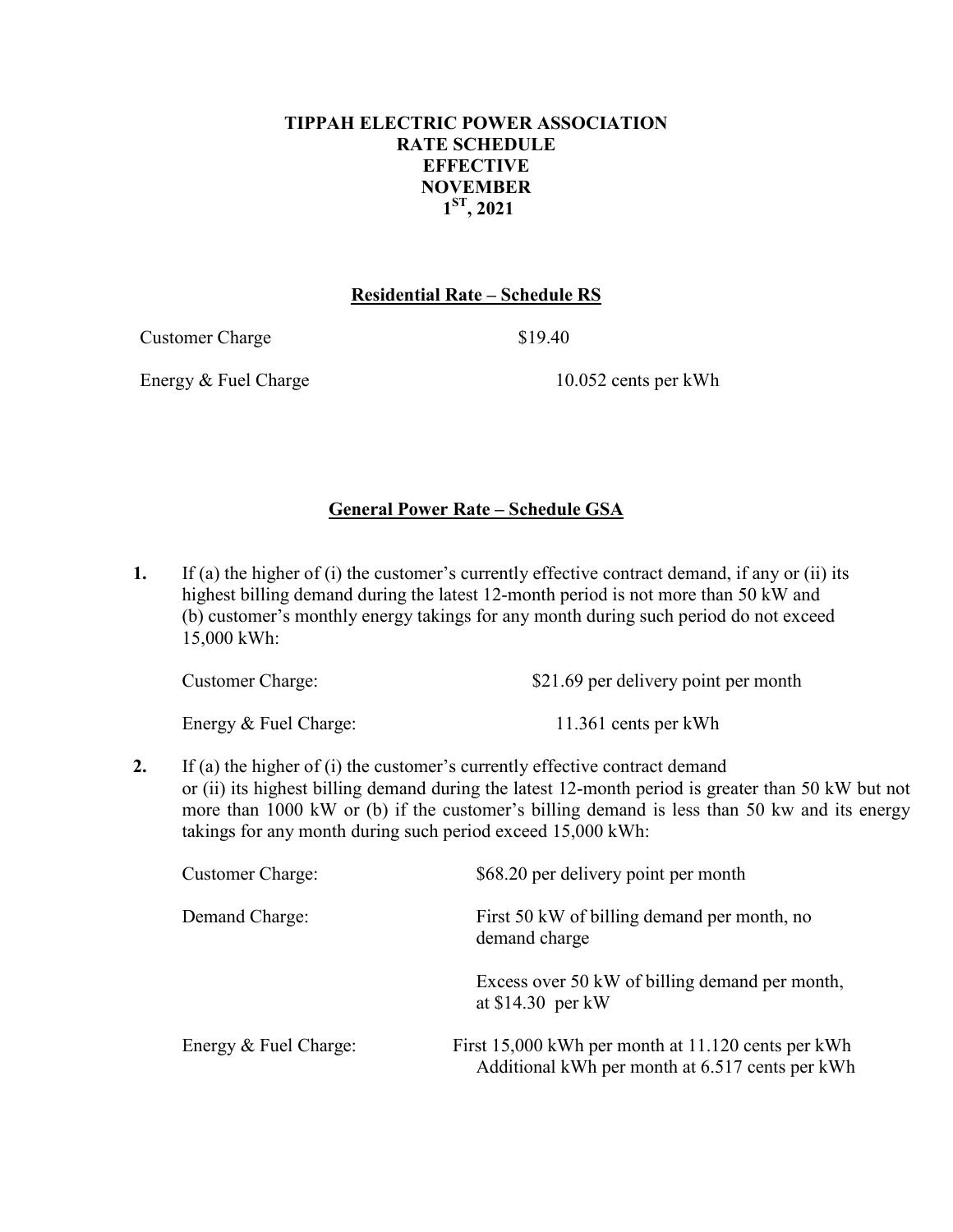**3.** If the higher of (a) the customer's currently effective contract demand or (b) its highest billing demand during the latest 12-month period is greater than 1000 kW:

| <b>Customer Charge:</b> | \$384.07 per delivery point per month                                 |
|-------------------------|-----------------------------------------------------------------------|
| Demand Charge:          | First 1000 kW of billing demand per month, at<br>$$13.32$ per kW      |
|                         | Excess over 1000 kW of billing demand per month,<br>At \$13.32 per kW |
| Energy & Fuel Charge:   | 7.071 cents per kWh                                                   |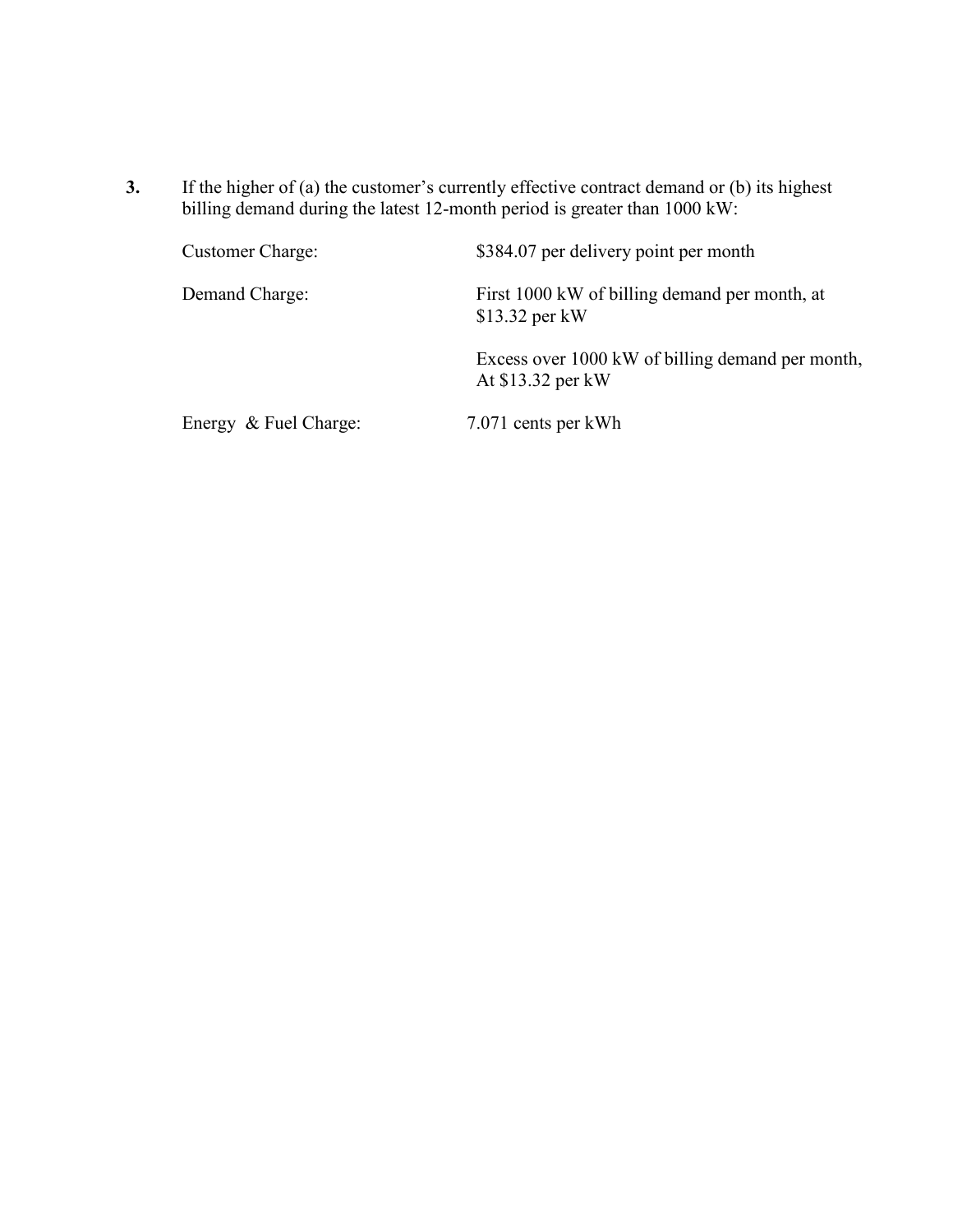#### **OUTDOOR LIGHTING RATE SCHEDULE LS PART B CHARGES FOR OUTDOOR LIGHTING FOR INDIVIDUAL CUSTOMERS**

| <b>Mercury Vapor</b>                                         | 175 Watts                                 |                                      |
|--------------------------------------------------------------|-------------------------------------------|--------------------------------------|
| <b>Energy &amp; Fuel Charge</b><br><b>Facilities Charge:</b> | 6.689 cents per rated kWh per month (77)  | \$5.15<br>\$4.77<br>\$9.92           |
| <b>Mercury Vapor</b>                                         | 400 Watts                                 |                                      |
| <b>Energy &amp; Fuel Charge</b><br><b>Facilities Charge</b>  | 6.689 cents per rated kWh per month (174) | \$11.64<br>\$8.95<br>\$20.59         |
| <b>High Pressure Sodium</b>                                  | 100 Watts                                 |                                      |
| <b>Energy &amp; Fuel Charge</b><br><b>Facilities Charge</b>  | 6.689 cents per rated kWh per month (45)  | \$3.01<br>\$8.52<br>\$11.53          |
| <b>Metal Halide Cobrahead</b>                                | 400 Watts                                 |                                      |
| <b>Energy &amp; Fuel Charge</b><br><b>Facilities Charge</b>  | 6.689 cents per rated kWh per month (165) | \$11.04<br><b>\$10.08</b><br>\$21.12 |
| <b>Metal Halide Floodlight</b>                               | 400 Watts                                 |                                      |
| <b>Energy &amp; Fuel Charge</b><br><b>Facilities Charge</b>  | 6.689 cents per rated kWh per month (165) | \$11.04<br><u>\$9.76</u><br>\$20.80  |
| <b>HPS Cobrahead</b>                                         | 400 Watts                                 |                                      |
| <b>Energy &amp; Fuel Charge</b><br><b>Facilities Charge</b>  | 6.689 cents per rated KWh per month (171) | \$11.44<br>\$11.63<br>\$23.07        |
| <b>Metal Halide Cobrahead 1000 Watts</b>                     |                                           |                                      |
| <b>Energy &amp; Fuel Charge</b><br><b>Facilities Charge</b>  | 6.689 cents per rated kWh per month (394) | \$26.35<br><u>\$17.62</u><br>\$43.97 |